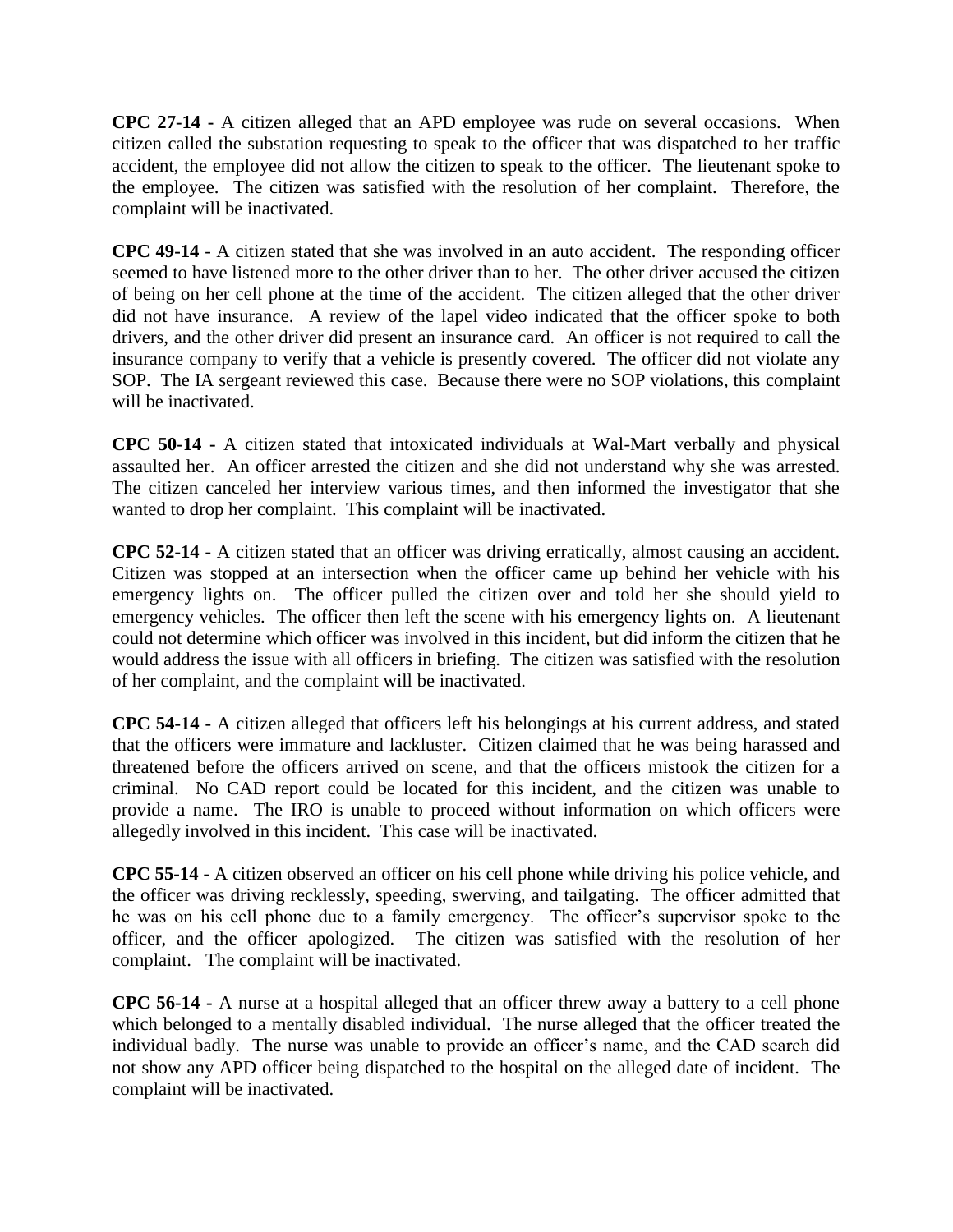**CPC 70-14 -** A citizen alleged that he was arrested at a library and officers had their guns drawn when they entered the library. Citizen alleged that officers also searched his vehicle. This complaint was received a year after the alleged incident, well beyond the 90-day time frame for filing a complaint. Therefore, the IRO has no legal authority to investigate this complaint. Therefore, the complaint will be inactivated.

**CPC 71-14 -** A citizen alleged that he was arrested for no reason, and he was not given his Miranda warnings. The citizen stated that the officers committed perjury. This incident happened nine months ago. The citizen alleged that on another incident, officers told him that he could not be in the parking lot. This incident happened over a year and four months ago. This complaint was received well beyond the 90-day time frame for filing a complaint. Therefore, the IRO has no legal authority to investigate this complaint. Therefore, the complaint will be inactivated.

**CPC 74-14 -** A soccer coach complained that while at a park with young players, APD officers had surrounded a nearby residence with guns drawn. The coach stated that APD did not clear the park before they drew their guns. The sergeant spoke to the officers about the incident and their conduct in future incidents. The citizen was satisfied with the outcome of his complaint, and the complaint will be inactivated.

**CPC 75-14 -** A citizen alleged misconduct by an officer who was not an APD employee. The IRO informed the citizen that the officer worked for another agency. The IRO has no jurisdiction to investigate this complaint. Therefore, the complaint will be inactivated.

**CPC 79-14 -** A citizen's brother was killed by an APD officer. The incident happened over nine months ago. The complaint was not filed within the 90-day time frame for filing a complaint. However, the IRO informed the citizen that she will send a letter of her finding once it has been completed. This complaint will be inactivated.

**CPC 82-14 -** A citizen complained that two APD officers obtained the citizen's medical records and shared it with other people. The citizen provided names of witnesses who could support citizen's allegations. The IA investigator contacted four witnesses listed by the citizen. All four witnesses denied they were given any medical records of citizen. In addition, this complaint was filed well beyond the 90-day time frame for filing a complaint. Therefore, the complaint will be inactivated.

Chair Peterson moved to approve the Consent Agenda. Passed. For: 3 – Peterson, Barker, Foster

**CPC 110-12 –** A citizen contacted police regarding a subject who was living or staying at her residence, and citizen wanted the subject to leave her residence. Officer L. responded to the scene. Citizen alleged that Officer L. made false statements and acted unprofessionally. Officer L. denied these allegations. There was no recording of this incident. Officer L. did note her issue with the recorder in her police report, and did inform her sergeant, as required by the SOP. Because there is not enough evidence either way, I find Officer L.'s conduct to be not sustained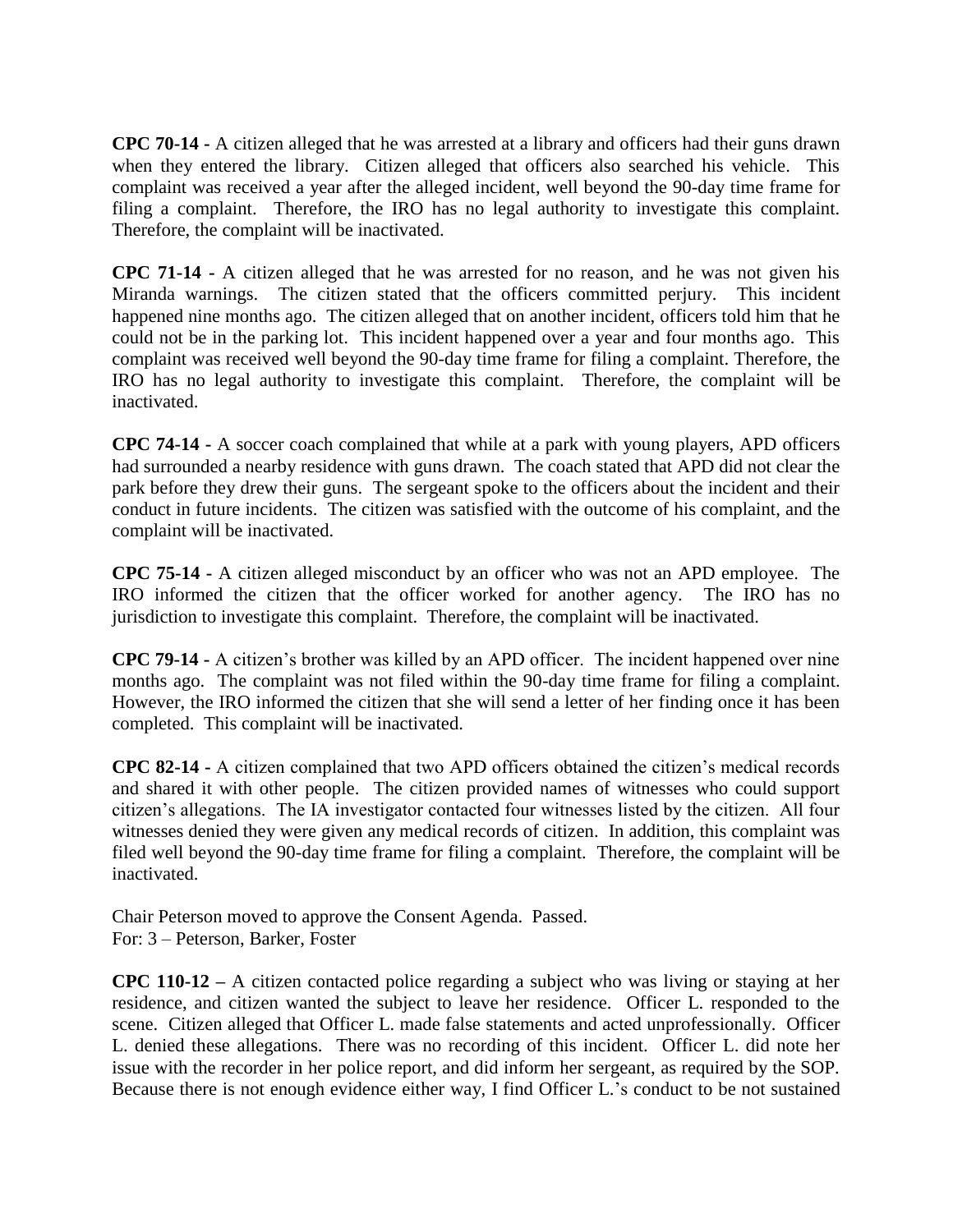on use of recorder, inaccurate report, and inappropriate conduct. The citizen also complained about Officer B., who was dispatched on a separate incident to assist the subject who was living or staying with the citizen to remove his property from the residence. The citizen alleged that Officer B. acted inappropriately, entered her residence without permission, and conducted an illegal search. Officer B.'s lapel video indicates that Officer B.'s conduct was appropriate, that the citizen allowed Officer B. entry into her home, and that Officer B. did look at a computer that may have been reported stolen. The computer was in plain sight, and Officer B. did not conduct an illegal search. I find Officer B.'s conduct to be exonerated.

Chair Peterson moved to approve the findings of the IRO. Passed.

For: 2 - Peterson, Foster Against: 1 – Barker

**CPC 125-12 –** A citizen who is a frequent visitor to downtown Albuquerque during nighttime hours alleged that Officer D. had an inappropriate attitude, and that Officer D. instills fear and intimidation. On the first alleged incident, Officer D. was not the primary officer, and did not record any contact with the citizen. On the second alleged incident, Officer D. had no direct contact with the citizen. Officer D. was backup and was not required to record either incident. Therefore, there is not enough evidence one way or the other. I find Officer D.'s conduct to be not sustained. Chair Peterson moved to approve the findings of the IRO. Passed.

For: 3 - Peterson, Barker, Foster

**CPC 214-12 –** Officer D. was dispatched to a day care in Rio Rancho regarding alleged child abuse by a citizen. The citizen alleges that Officer D. forced her to give up custody of her child to the child's father. Because there were allegations of abuse by the day care and the father, Officer D. informed citizen that the child would either be placed in CYFD custody or the father could take the child from the day care. The citizen alleged that Officer D. displayed improper conduct and did not follow procedure in removing her child from her custody. The lapel video supports that Officer D. acted appropriately, and that he did follow SOP regarding removing the child from the mother's custody. I find Officer D.'s conduct to be exonerated. Chair Peterson moved to approve the findings of the IRO. Passed.

For: 3 Peterson, Barker, Foster

**CPC- 244-12** – A citizen stated that he and his brother were at a bus stop, and that he was beaten by an officer who approached him at the bus stop. The citizen also alleged that he was unlawfully arrested and denied medical attention. The video recording indicated that Officer G. and Officer H. approached the bus stop after observing the citizen and his brother loitering at the bus stop. The citizen had been injured several days prior when he was involved in a fight. After the citizen was transported to the Prisoner Transport Unit, he refused to let rescue check his alleged injuries. Rescue saw no visible injuries. Officer H. conducted a legal arrest of citizen. I find the allegations of wrongful arrest and improper conduct against Officer H. to be exonerated. I find the allegation of failure to take photographs of injuries against Officer H. to be unfounded. A sergeant went to the hospital and took photographs of citizen, as set forth in the SOP. I find the allegation of failure to render medical aid to be not sustained against Officer H. I find the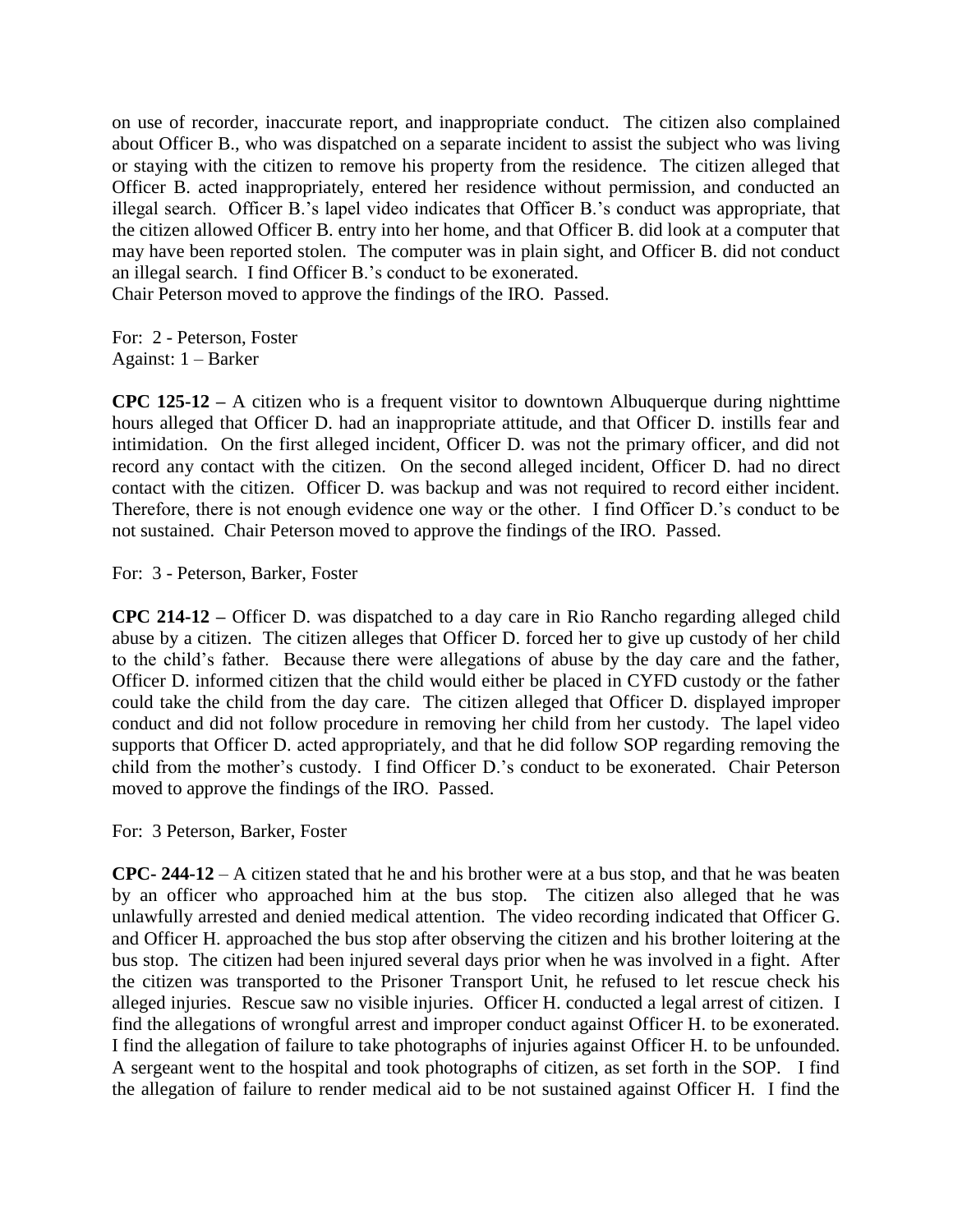allegation of improper conduct against Officer G. to be exonerated. I find the allegation of failure to render medical aid against Officer G. to be not sustained. The memory card on Officer G.'s lapel camera was full and Officer G. did not record the incident. I find the allegation of failure to record the incident against Officer G. to be sustained. I find the allegation of excessive force against Officer G. to be not sustained. Chair Peterson moved to approve the findings of the IRO. Passed.

For: 3 Peterson, Barker, Foster

**CPC 22-13** – A citizen was arrested at a DWI roadblock. Citizen alleged that Lt. M. improperly administered a breath test. Citizen alleged that the transporting Officer M. slammed on the brakes of the police vehicle in an attempt to make citizen fall into the seat. Citizen alleged that Officer M. played loud music while en route to MDC. The evidence indicated that Lt. M. did properly perform the breath test. I find Lt. M.'s conduct to be exonerated. Officer M. did not record the incident when transporting the citizen to MDC. Therefore, there is not enough evidence one way or the other regarding Officer M.'s conduct. I find Officer M.'s conduct to be not sustained on the issue of inappropriate conduct, and sustained regarding use of recorder. Chair Peterson moved to approve the findings of the IRO. Passed.

For: 3 - Peterson, Barker, Foster

**CPC 29-13** – This case was remanded due to a previous tie vote. The IRO changed the finding on use of recorder to sustained, but the Chief disagreed on the sustained finding. This case will be placed on the June 12, 2014, agenda.

**CPC 151-13** – A citizen was involved in a motor vehicle accident. Citizen alleged that a motorcyclist who had consumed alcohol struck citizen's vehicle. Citizen stated that Officer O. did not arrest the motorcyclist. The evidence indicated that a DWI officer was dispatched and conducted field sobriety tests on the motorcyclist and determined that he was not intoxicated. I find Officer O.'s conduct to be exonerated. Chair Peterson moved to approve the findings of the IRO. Passed.

For: 3 - Peterson, Barker, Foster

**CPC 178-13** – A citizen stated that he was wrongfully arrested. The citizen was stopped for a traffic violation. Officer O. arrested citizen after NCIC Operator H. informed Officer O. that the citizen had warrants. Soon after, the mistake was realized, and the citizen was released from MDC. The evidence indicated that NCIC Operator H. made an error when entering the citizen's date of birth, and the operator informed Officer O. that citizen had warrants. I find Officer O.'s conduct regarding the arrest to be exonerated. Officer O. should have noted the warrant number on citizen's booking form, but failed to do so. I find Officer O.'s conduct to be sustained regarding this SOP. An SOP regarding the requirement for Officer O. to fax a copy of the warrant is outdated because the fax is not utilized, so I find Officer O.'s conduct to be exonerated. I find NCIC Operator H.'s conduct for failing to direct her best efforts to be sustained. Chair Peterson moved to approve the findings of the IRO. Passed.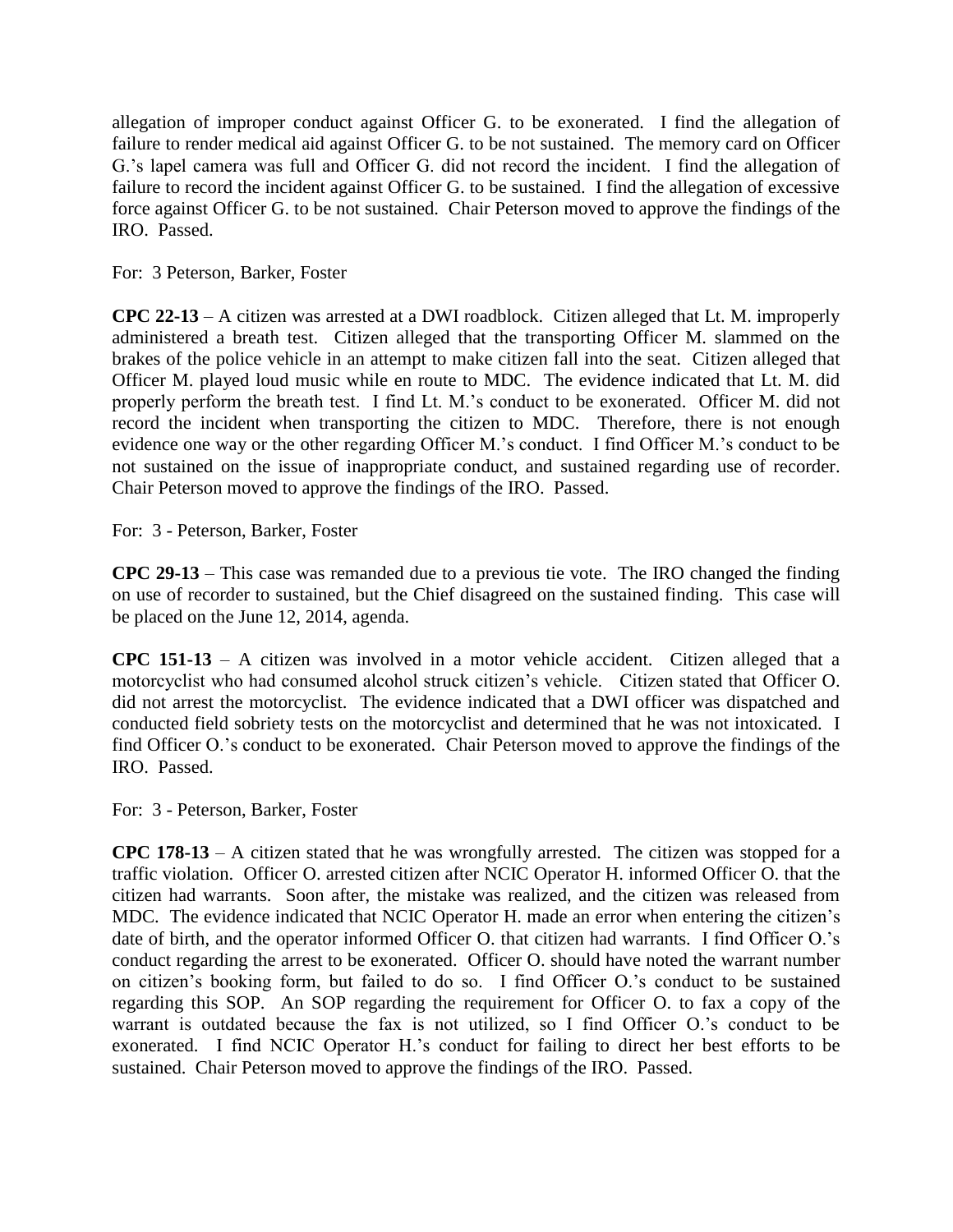## For: 3 - Peterson, Barker, Foster

**CPC 189-13** – A citizen stated that her daughter was taken by the grandmother without the citizen's permission and the grandmother refused to return the child. Officer M. went to the grandmother's workplace and made contact. The grandmother alleged that Officer M. was rude, aggressive, accusatory, and officious. The lapel video indicated that Officer M.'s conduct was improper. I find a violation of this SOP to be sustained regarding Officer M.'s conduct. Chair Peterson moved to approve the findings of the IRO. Passed.

For: 3 - Peterson, Barker, Foster

**CPC 243-13** - A bank employee residing in Kentucky alleged that Officer M. contacted her by telephone and was rude. Officer M. denied that he was rude. The bank employee did not record the phone call, and Officer M. did not run his lapel camera during this phone call. There is not enough evidence one way or the other to prove or disprove the allegation. The allegation of a violation of misconduct against Officer M. was not sustained. Chair Peterson moved to approve the findings of the IRO. Passed.

For: 3 - Peterson, Barker, Foster

**CPC 251-13** – A citizen called APD to have her daughter's boyfriend removed from citizen's residence. The boyfriend was 32 years old and the daughter was 16. The citizen alleged that Officer V. was rude and inappropriate during his discussions with citizen. After the boyfriend was arrested and removed from the residence, Officer V. spoke to citizen and her daughter in a direct and forthright manner, informing them of the dangers of daughter's lifestyle. Officer V. informed citizen that she could be charged for child abuse for allowing daughter to work as a prostitute, and allowing a 32-year-old gang member to live at her residence. The allegation of a violation of misconduct against Officer V. was exonerated. Chair Peterson moved to approve the findings of the IRO. Passed.

For: 3 - Peterson, Barker, Foster

**CPC 05-14** – A citizen stated she was involved in a motor vehicle accident. Officers L. and S. arrived on scene. Citizen alleged that because of her young age, the officers were biased against her and did not write the police report until two months after the accident. I find the allegation of bias against Officer L. to be unfounded. Officer L. did not record the incident, and I find the allegation of not recording to be sustained against Officer L. I find the allegation of bias against Officer S. to be unfounded. Officer S. should have written the accident report, but he forgot to do so. I find the allegation of report writing against Officer S. to be sustained. Officer S. did not record the incident. I find the allegation of not recording against Officer S. to be sustained. Chair Peterson moved to approve the findings of the IRO. Passed.

For: 3 - Peterson, Barker, Foster